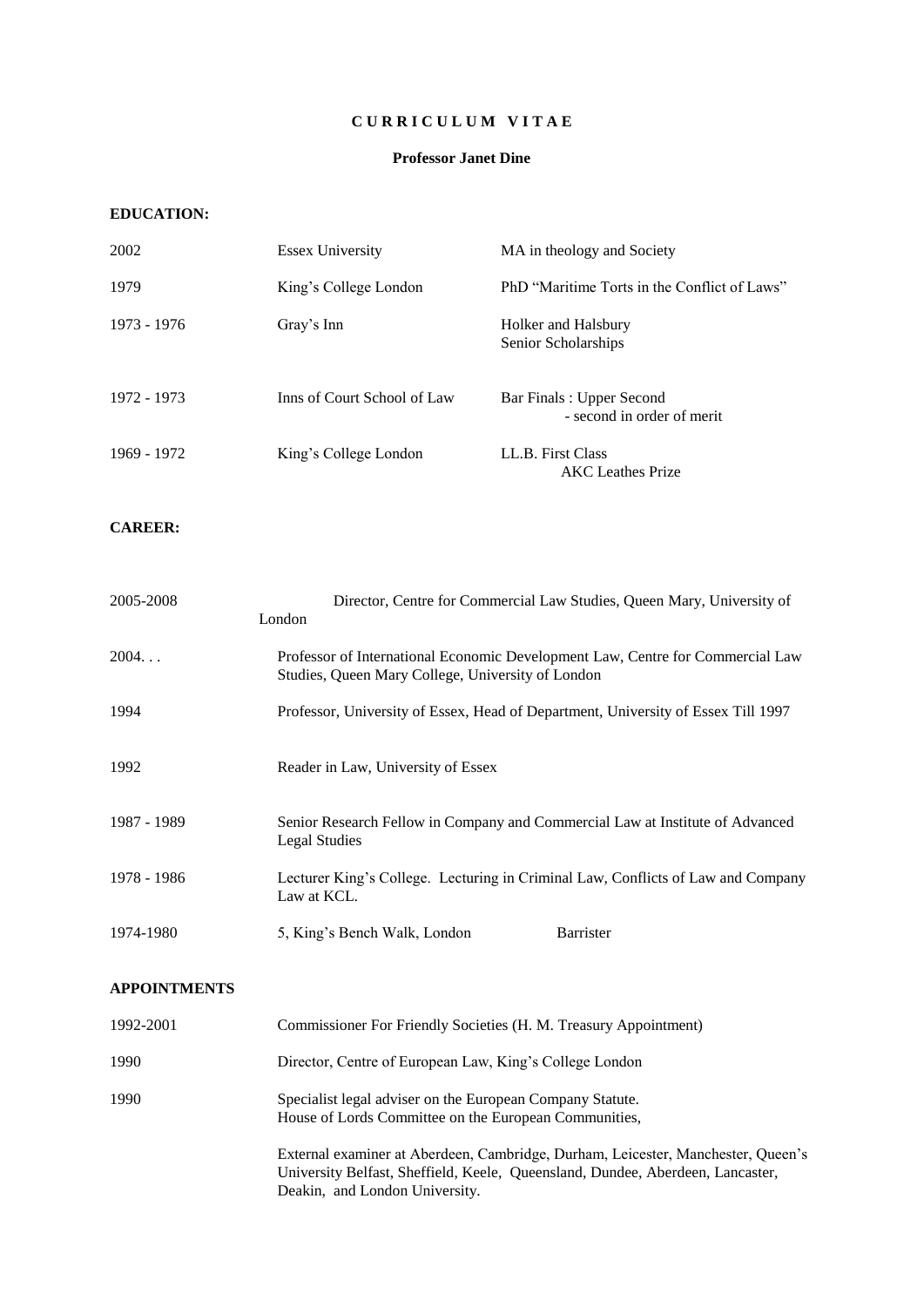Visiting Professor at Queen's University Belfast 200-2003, Honorary Professor Queen's University, Belfast 2003-2008

Senior Visiting Fellow, Institute of Advanced Legal Studies, 2000-

Have taught at LUISS University, Rome, University of South Africa, RAU University, Johannesburg, WITS University, Johannesburg, Higher School of Economics, Moscow, Russian People's Friendship University, Moscow, Queen's University, Belfast, University of the West Indies, Barbados.

Adviser to Commonwealth Universities Scholarship Commission

Adviser to S. African National Academic Research Scheme (NRF) Referee for AHRC, CUP, OUP, Hart Publishing

Funded research:

Expert in TACIS funded project 1998-2000, advising on company law for Russia and teaching in Moscow

Expert on company law drafting company law for Serbia (Worldbank funding) and Kosovo (EAR funding)

Part of team of experts advising BVI government on the establishment of a commercial court 2005-6 See Richard Cornes director of the project: The Judicial System of the Virgin Islands – Options for Reform (3 volumes) with Steve Anderman, Janet Dine, Lisa Jack, Paul Webster QC, and William Wood QC, (Colchester, Essex University, 2006).

Expert on company law drafting Serbia and Montenegro (EAR funding) 2005-6

With Dr Michael Blecher Drafted Albanian Law 9901 on Entrepreneurs and Companies of 14<sup>th</sup> April 2008. Project funded by GIZ: Support to the Implementation of EU Compliant Law (2004-8)

Expert for the amendments to Albanian Law on Entrepreneurs and Companies , 2010- 2014 GIZ funded Second edition of the Commentary to Albanian Entrepreneurs and Companies 2014- GIZ funded.

#### **RESEARCH GRANTS**

2003 British Academy Small Grant (£5,000 research into slavery and sugar).

2006-10 Arts and Humanities Research Council. Principal Investigator "The Fairtrade Movement, legal support and social implications £300,000

2007-10 Arts and Humanities Research Council Principal Investigator "Environmental Regulation of Foreign Direct Investment in Bosnia-Herzegovina and Serbia: an assessment of EU and Human Rights compliance. £250,000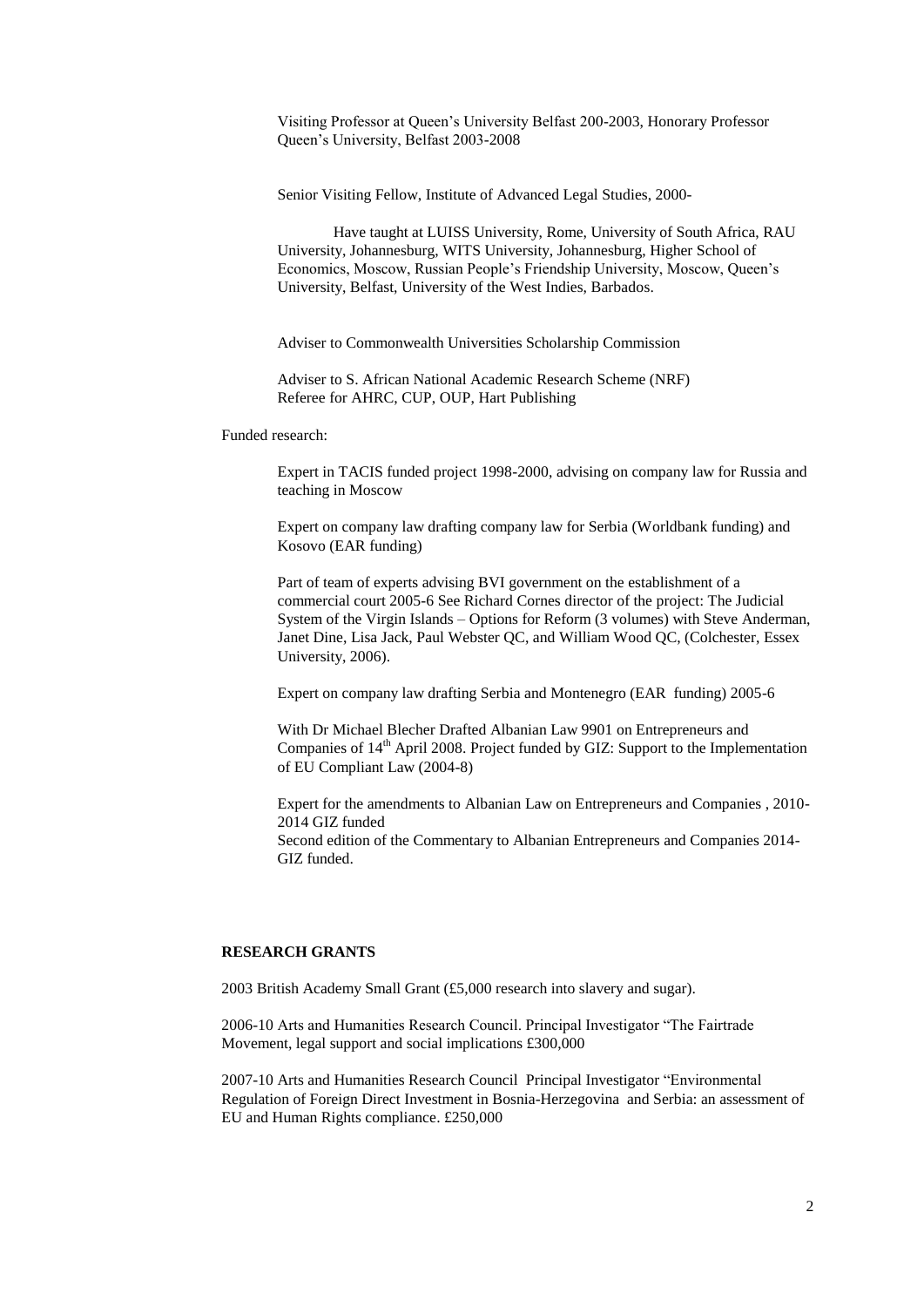## **TEACHING**

Have taught contract, conflicts, comparative conflicts, company, criminal, EU, EU company, Transnational companies, International trade and Human Rights, Corporate Social Responsibility, Globalization, International Financial Institutions.

Currently supervising 3 PhD students.

## **RESEARCH**

## **Publications**

## **(1) Books/Monographs (as author and co -authored)**

**2013** *The Nature of Corporate Governance: the significance of national cultural identity***,** co-author Marios Koutsias, Edwards Elgar, 2013

2012 *The Processes and Practices of Fairtrade*, Trust, Ethics and Governance. (Eds) Brigitte Glanville and Janet Dine, Chapter 6, Routledge, 2012.

**2007** *Company Law in the New Europe: The EU Acquis, Comparative Methodology and Model Law:* co-authors Marios Koutsias and Michael Blecher, Edward Elgar, 2007 (pp339)

**2006** *Human Rights and Capitalism* (with Andrew Fagan), Edward Elgar 2006

**2005** *Companies, International Trade and Human Rights,* Cambridge University Press, 2005, (pp292)

**2000** *The Governance of Corporate Groups*, Cambridge University Press 2000 (pp201)

**1995** *Criminal Law in the Company Context*, Dartmouth, 1995. (pp 207).

**1991-2004** *European Community Company Law*, Jordans. Publication July 1991- 2004. (pp 1,000) - included complete updating six monthly. Co-author Paul Hughes

## **(2) Textbooks**

*Textbook on Company Law*, Sweet & Maxwell, 2001.

1998, 1993 *Cases and Materials on Criminal Law*, Blackstones, 1993 jointly with Professor Jim Gobert and  $(5<sup>th</sup>$  ed) Professor William Wilson (pp 588), 4th edition 2003,  $5<sup>th</sup>$  ed 2006 (with William Wilson)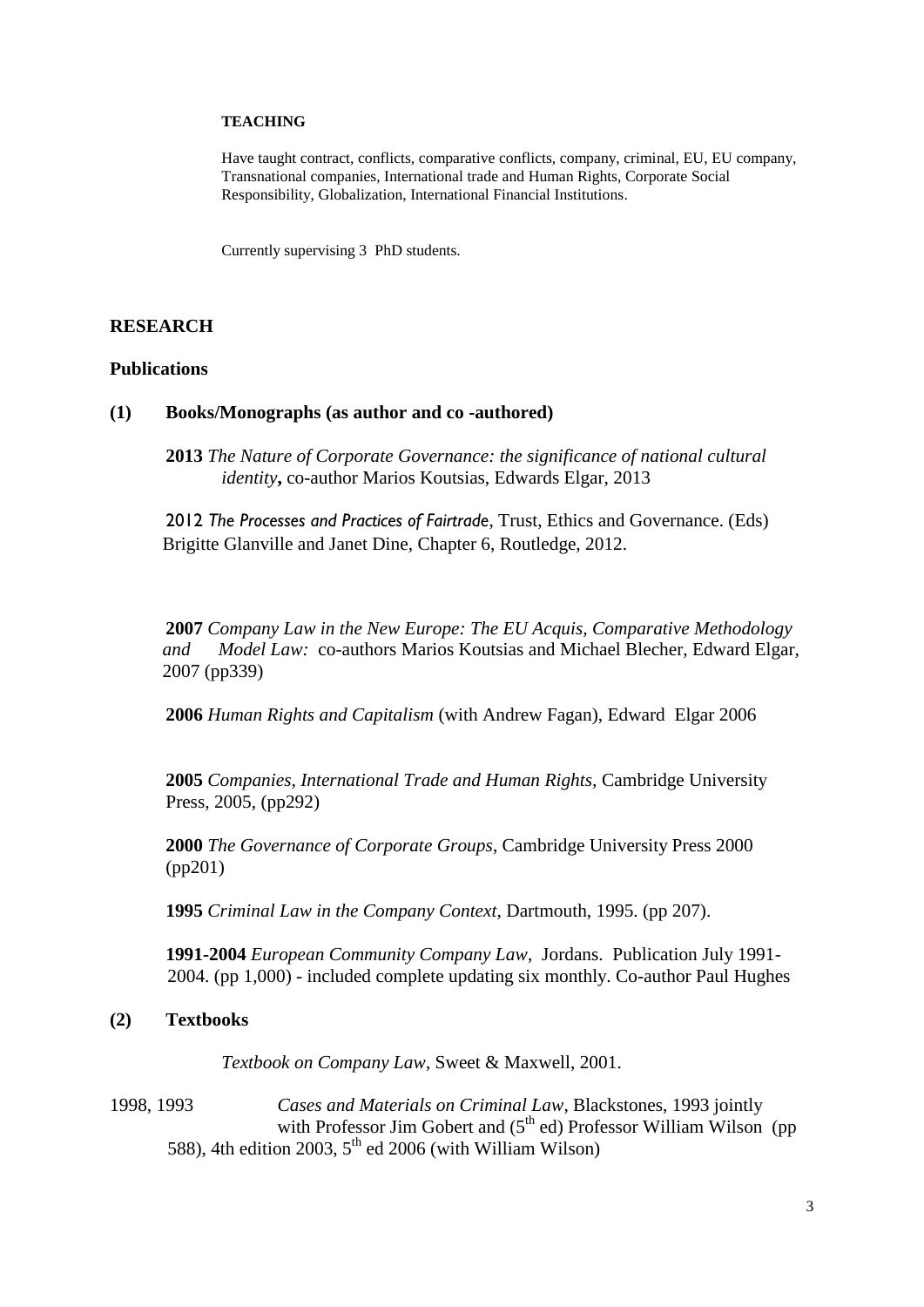*Company Law*, publishers Macmillans, publication September 1991. (pp 315), 2nd edition 1994, 3<sup>rd</sup> ed 1998, 4<sup>th</sup> ed edition 2001, 5<sup>th</sup> ed 2005,  $6^{\text{th}}$  edition (with Marios Koutsias)  $7^{\text{th}}$  edition 2007,  $8^{\text{th}}$  Edition 2014.

1985 *Cases and Materials on the Theft Acts*, publishers Financial Training Ltd. (pp 219).

# **(3) Contributions to Books: Edited books and Chapters in Edited books by other authors.**

2015 Forthcoming: "The Global Context of in Commonwealth Caribbean Corporate Governance" in *Commonwealth Caribbean Corporate Governance,* Suzanne Ffoakes Goldson, Routledge.

2008 "Corporate Social Responsibility: Do Corporations have to trade fairly? Can the Fairtrade movement deliver the duty? In *Perspective on Corporate social Responsibility,* Co-Author Kirsteen Shields, Nina Boeger, Rachel Murray and Charlotte Viliers (eds) Edwards Elgar, Cheltenham 2008

2007 "The IMF and its relation to private banks: Risk Free Banking? In s. Macleod (ed) *Global Governance and the Quest for Justice,* Hart Publishing, Oxford, 221-237

2006 Annual updates "Gore Brown on Companies, Part VIII: till 2006

- 2006 "La Estructura de Gobierno de las Sociedades Cotizadas en el Reino Unido" in Derecho de Sociedades Anonimas Cotizadas Tomo 1 co-author Charlotte Villiers, pp135-184, Thompson, Nevarra, 2006 ISBN 84-9767-424-3
- 2006 "Political and Economic Conditions for Commercial and Company Law Drafting in Transition and Developing Countries" in *Law and Economy* Number 5-8/2006 31-54 YU ISSN 0354-3501, University of Belgrade Press
- 2006 Registration of Companies in the context of EC Company Law in *Manual in European Integration* C. Stefanou and H. Xanthaki (eds) DFID, 2005

2006 Registration of Companies in the context of EC Company Law in Manual in European Union Approximation, C. Stefanou and H. Xanthaki (eds) Department for International Development, 2005

2004 "Criminal Law and the Privilege Against Self-Incrimination" in *the eu charter of fundamental rights; politics, law and policy* S. Peers and A. Ward (eds) Hart Publishing 269- 286

2003 "Property Rights, International Trade and Human Rights" in *New Perspectives on*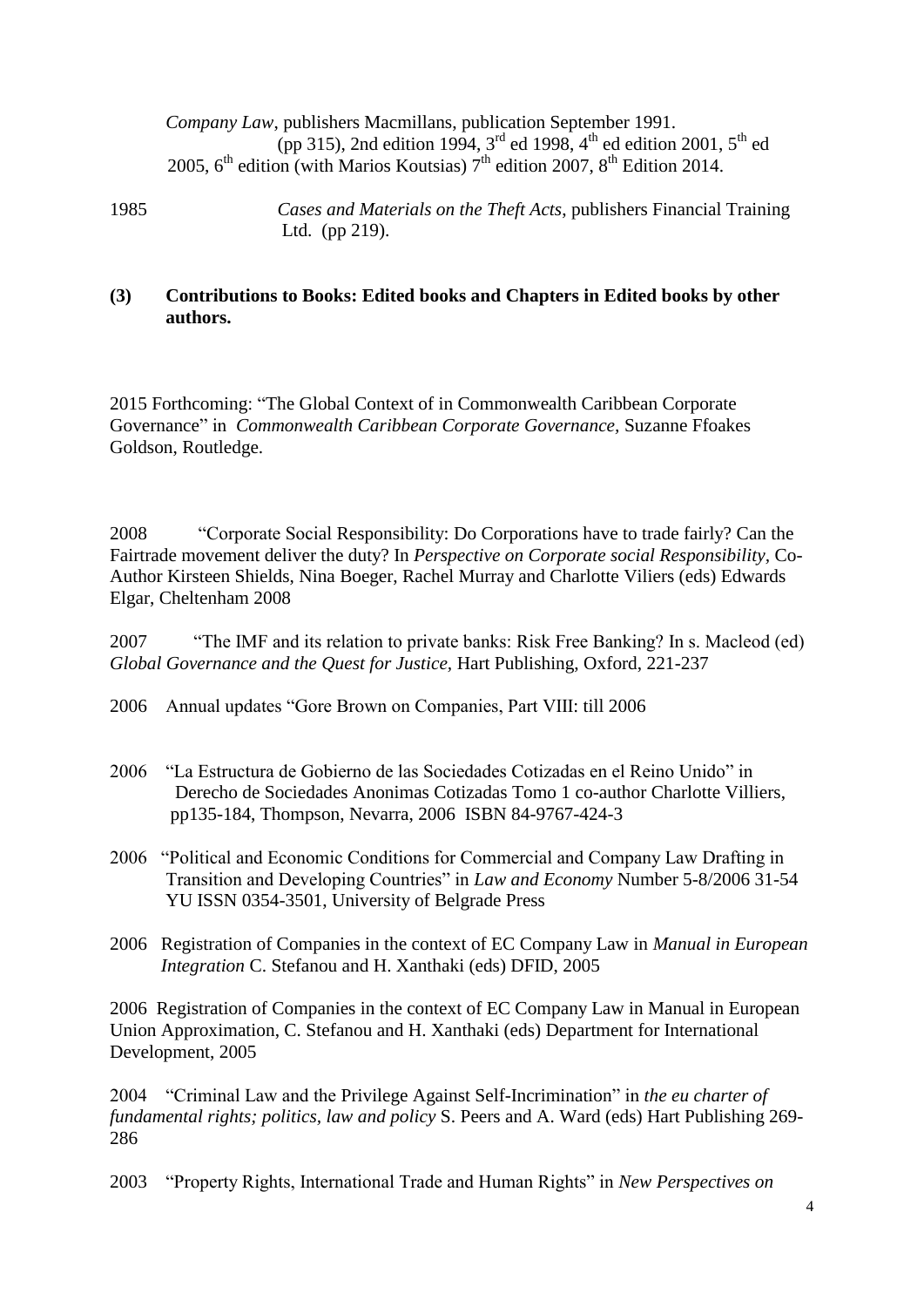*Property Law, Obligations and Restitution,* A. Hudson (ed), Cavendish Publishing, 2003

- 2002 "The Protection of Minority Shareholders" in *Studies in UK Law,* J. Bell (ed) UK Comparative Law Series, Vol 1 2002 245-279
- 2001 "The Law Commission Report: Sweeping the Real Issues Under the Carpet" in B.Rider (ed)

*Developments in European Company Law 3*, Kluwer 2001

- 2000 "The Regulation of Derivatives: Identifying Difficulties and Creating Models of Regulation" in A. Hudson (ed) *Modern Financial Techniques, Derivatives and Law*, Kluwer, 2000
- 1999 "Companies and Regulations: Theories, Justifications and Policing" in D. Milman (ed) *Regulating Enterprise* Hart, 1999
- 1999 "Human Rights and Company Law" in M. Addo (ed) *Human Rights Standards and the Responsibility of Transnational Corporations*, Kluwer 1999
- 1998 "Principles of Corporate Governance in Publicly Held Corporations: The UK", with S. Leader in A. Pinto and G. Visentini (eds*) Principles of Corporate Governance in Publicly Held Corporations: A Comparative Analysis*, Kluwer 1998
- 1997 "The Framework Thirteenth Directive on Takeovers-The protection of Shareholders and the Basis of Judicial Review of the Panel" in B. Rider and M. Andenas (ed) *Developments in European Company Law, Vol I*, Kluwer 1997
- 1997 State Control, Share Ownership and Worker Participation in E. Kirchner and K. Wright *Security and Democracy in Transitional Societies.*
- 1996 Editor (with R.A Watt) "Discrimination Law; Concepts, Limitations, Justifications," London, Longmans
- 1995 "European Foundations" in Rider and Ashe (ed). *The Fiduciary, the Insider and Conflict. Brehon,* 1995. (pp 1-15).
- 1995 Private Property and Corporate Governance, Part II. Content of Director's Duties and Remedies in Patfield ed Perspectives on Company Law I. Kluwer, 1995.(pp 115-135).
- 1995 The Role of the Non-Executive Director in S. Sheikh (ed) *Corporate Governance and Corporate Control.* Cavendish, 1995. (pp 199-213).
- 1995 "EC Company law and Worker : Rights in the European Union" in Mayes (ed) *Evolution of Rules for a Single European Market*s, European Commission, 1995. (pp 115-126).

1993 The European Economic Interest Grouping and the European Company Statute : New Models for Company Law Harmonisation in M. Andenas and Kenyon Slade (ed) EC Financial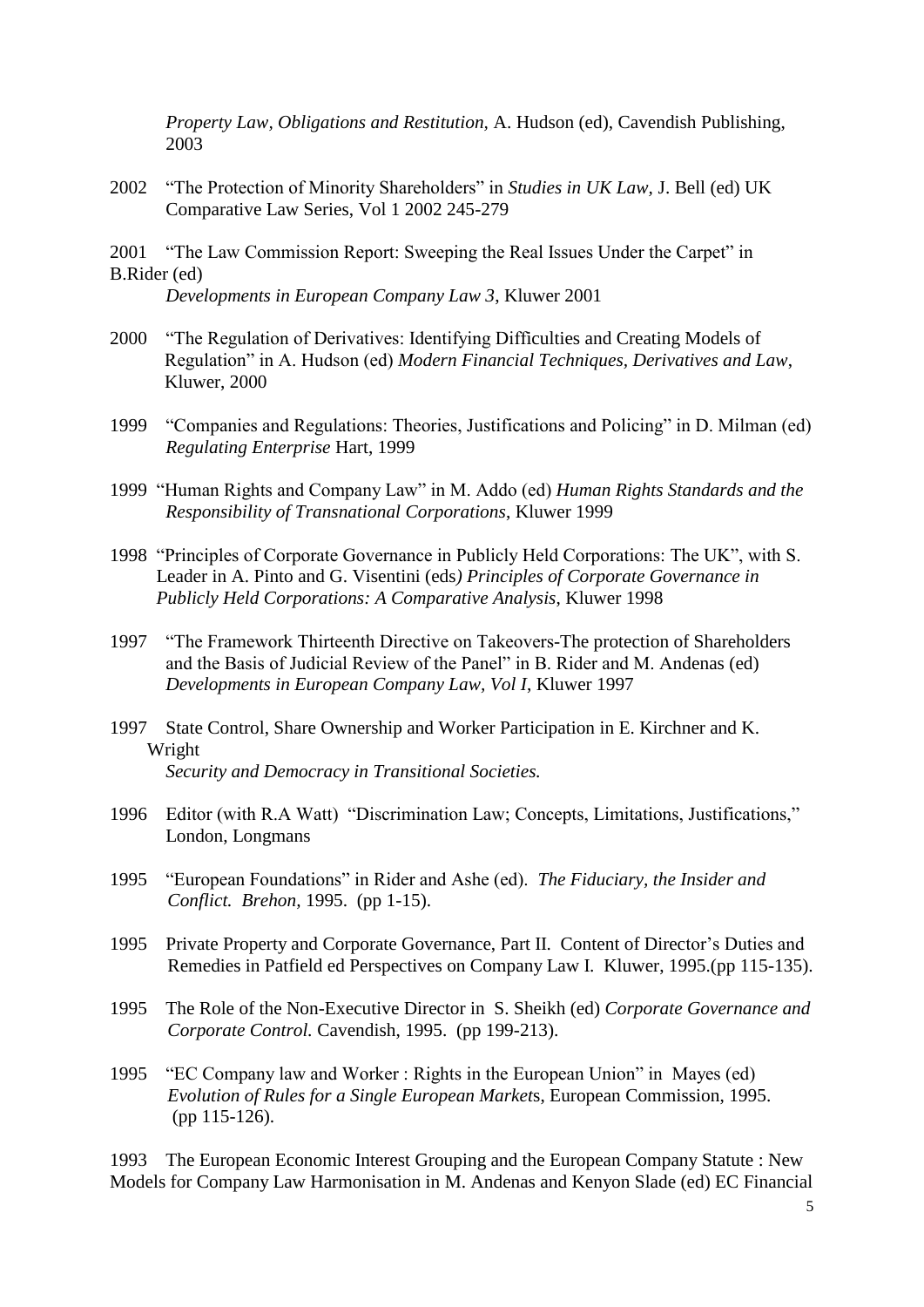Market Regulation and Company Law. Sweet and Maxwell, 1993).

- 1993 Wrongful Trading -quasi- Criminal Law in H. Rajak (ed): Insolvency Law: Theory and Practice. London, Sweet and Maxwell, 1993.
- 1987 Burdens of Proof edited by Professor Kiralfy. Chapters on Criminal Law and Company by J. Dine. (pp 12-78 and 152-173). Published by Professional Books Ltd.

# **Articles**

**2014** Forthcoming: "Corporate regulation, climate change and corporate law: challenges and balance in an international and global world", article for: European Business Law Review, Wolters Kluwer, forthcoming 2014.

**2014** *Multinational Companies ad the Allocation of Environmental Risk in International Investment Treaties,* Business Law Review, September/October 2013, pages 157-176

**2014** "Stopping Jurisdictional Arbitrage by Multinational Companies: A National Solution" European Company Law 2014, issue  $2<sup>nd</sup>$  April, Wolter Kluwer 2014.

2012 Jurisdictional Arbitrage by Multinational companies. Journal of Human Rights and the Environment, Vol 3, No. March 2012, pp 44-69

2008 "Fairtrade and Reflexive Democracy" with Kirsteen Shields, in *European Business Organisation Law Review, Vol. 9, Issue 2*

2008 Democratization: The contribution of the Fair Trade and Ethical Trading Movements 2008 Vol 15 Indiana Journal of Global Legal Studies 177-212

2007 "The Capture of Corruption:Complexity and Corporate Culture" 2007 Global Business and Development Law Journal, Vol 20 1-26

2006 Drafting Company Law in transition economies 2006 2 Journal of Comparative Law 104-123

2006 Executive pay and Corporate Governance in the UK: Slimming the Fat-Cats? (2006) European Company Law Vol 3, issue 2 75-85 (folio)

2004 "EI FMI y su relacion con los bancos privados:/banca sin riegos? 2004 No 5 Foro de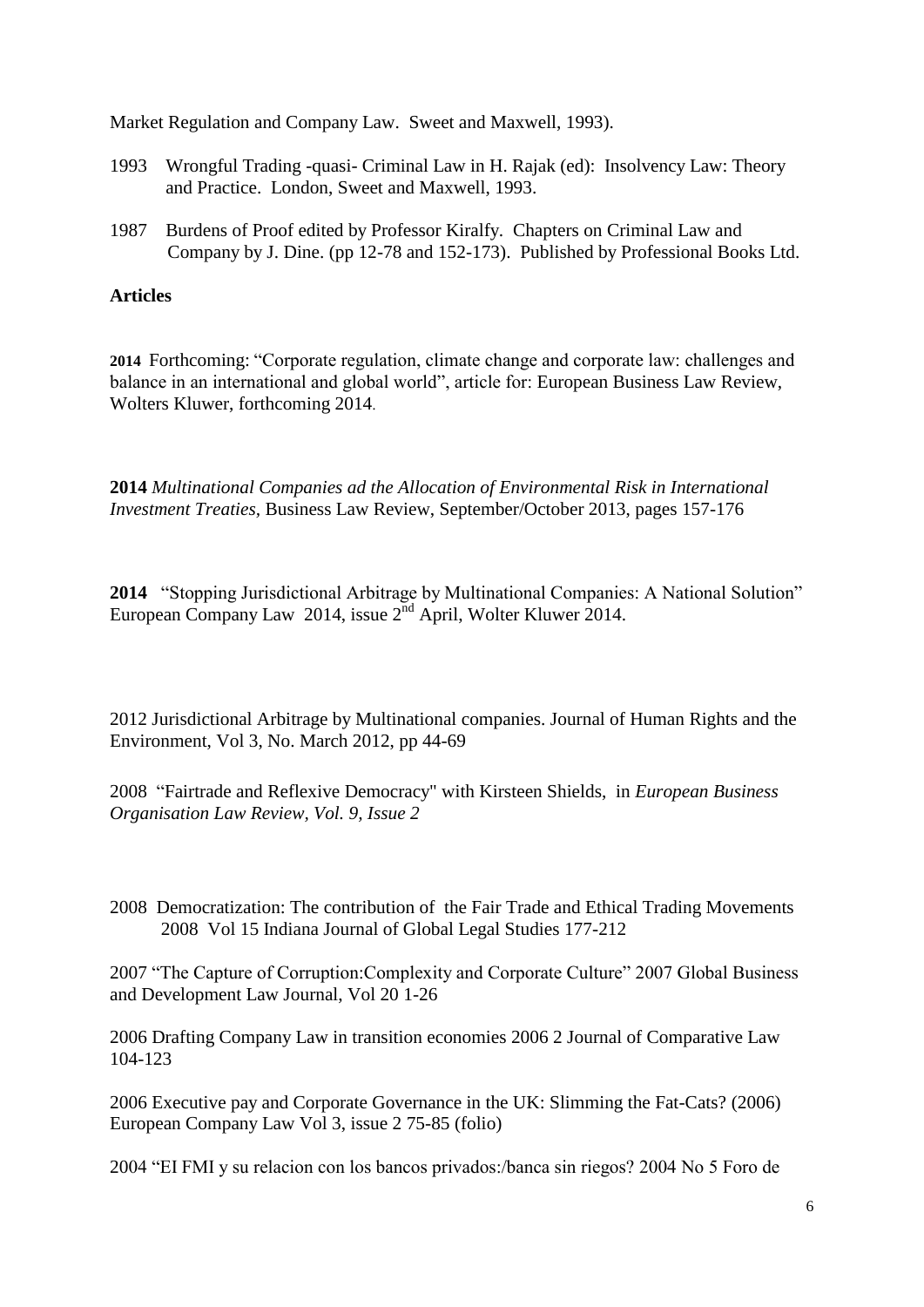Derecho Mercantil 114-146

2004 Derech Al Comercio o imposicion del libre Mercado? (2004)Mayo-Agosto Reglones 25-33

- 2003 A New Look at Corporate Governance (2003) 24 Company Lawyer 130
- 2003 Transplantation for Transition discussion on a concept around Russian reform of the law on reorganisation (2003) Legal Studies 284-310, co-author Frederique Dahan

2001 Risks and Systems: A New Approach to Corporate Governance and the European Consultation Structures (2001) International and Comparative Corporate Law Journal 299-313

2000 Human Rights, Company and Trade Law (2001) Turku Law Journal 3-18

- 2001 The proper treatment of employees: the European and human rights challenge (2000) Company Lawyer 45
- 2001 Multinational Enterprises: International codes and the challenge of 'sustainable Development'(2001) Non-State Actors and International Law 81-106
- 1999 Fiduciary Duties as Default Rules, European influences and the need for caution in the use of Economic Analysis (1999) Company Lawyer 117
- 1999 Implementation of European Initiatives in the UK: The Role of Fiduciary Duties (1999)

Company Financial and Insolvency Law Review 218-234

- 1998 The transmission of disease during consensual sexual activity and the concept of associative autonomy [1998] (4) Web JCLI
- 1998 Company Law Developments in the European Union and the United kingdom: Confronting Democracy (1998) Journal of South African Law 245
- 1998 The Comprehensive Review of Company Law: The consultative Document (1998) Company Lawyer 82
- 1997 with J DuPlessis The Fate of the Fifth Directive on Company Law: Accommodation instead of Harmonisation (1997) JBL 23
- 1995 Why Not Employee Participation in the European Context ? Co Lawyer 16:2, 1995. (pp 44-50).
- 1995 Sexual Harassment : Moving away from Discrimination. Modern Law Review 58. 1995. (pp 343-63). Co-author R.A. Watt.
- 1994 The Governance of Governance. Company Lawyer 15:3, 1994. (pp 73-79). Co-Author Fernne Josiah Brennan.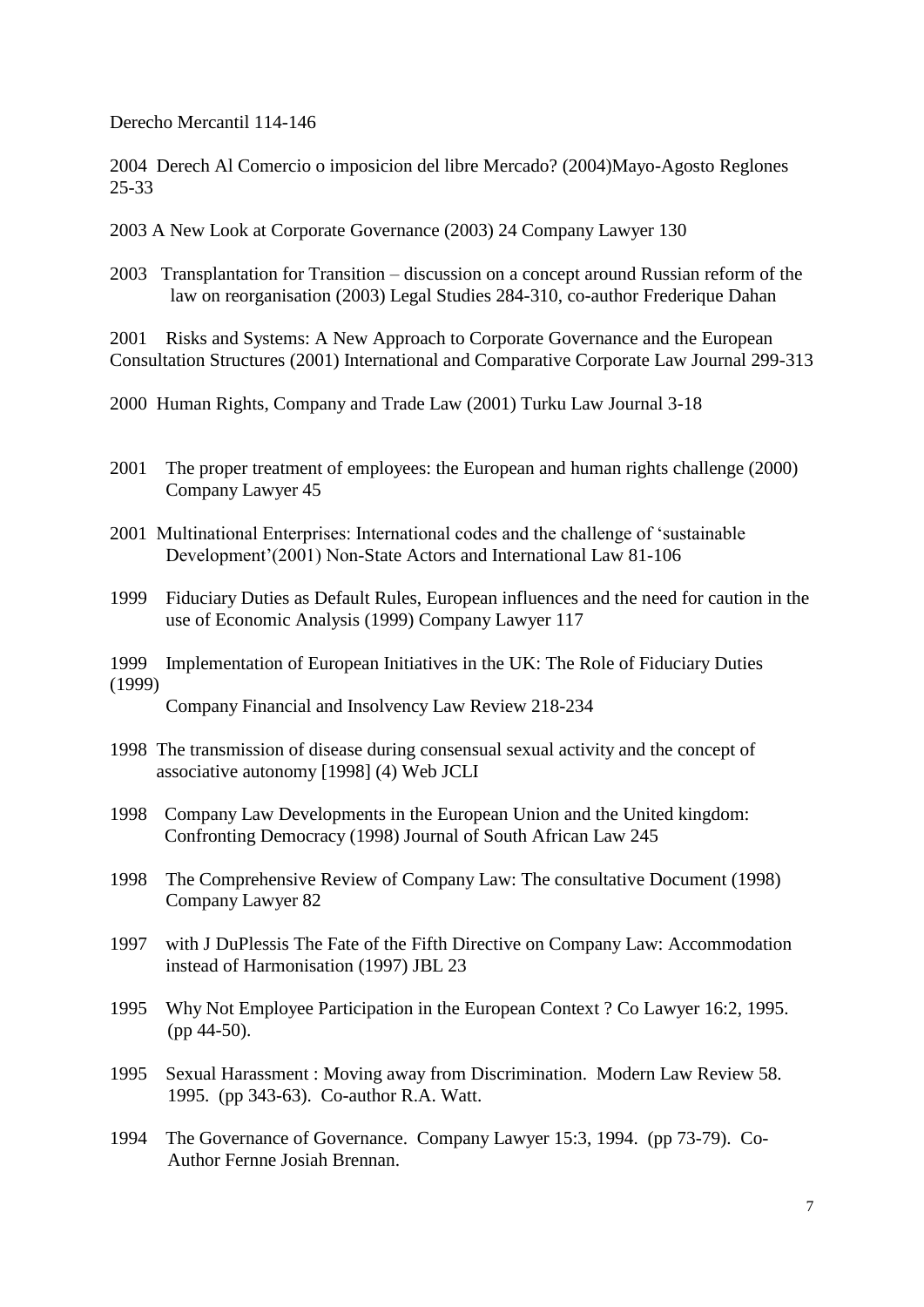- Punishing Directors. Journal of Business Law 1994. (pp 325-337).
- Sexual Harassment : Hardening the Soft Law. Jointly with R.A. Watt, 1994. ELR 104.
- Implementation of the EC Insider Trading Directive in the UK. 14 Company Lawyer 61.
- European Community Criminal Law ? 1993. Crim LR 246.
- Fraud in the Company Content. 1992. Irish Criminal Law Journal 55.
- Proposals for an EC Bankruptcy Convention. 1992. Insolvency Law and Practice 178-180.
- Shareholders Remedies : Lessons from Canada. Jointly with Professor Brian Cheffins, University of British Columbia. 13 Co Law 89-95.
- Shareholders denied Voting Rights. 1992 Insolvency Law and Practice. (pp 150-151).
- Self-Incrimination in Company Investigations a Return to the Star Chamber. (1992) Insolvency Lawyer 3.
- The EEIG : Some Private International Law Issues. 1992. 13 Co Lawyer 10.
- The Proposal for a Thirteenth Directive on Takeovers. 1991. 12 Co Law 83.
- Disqualification of Directors. 1991. 12 Co Law 6.
- Registration of Company Charges. 1991. Bus Law Rev 31.
- The Community Law Harmonisation Programme 1989 Yearbook of European Law. Oxford University Press.
- The European Company Statute. 1990. 11 Co Law 208.
- The European Community's Company Law Directives Changing the Balance of Power ? 1990-91. K.C.L.J. 41.
- The Community Company Law Harmonisation Programme. 14 European Law Review. (pp 322-332).
- Implications for the United Kingdom of the EC Fifth Directive. 1989. 38 ICLQ 547.
- Are Mareva Injunctions becoming Attachment Orders ? Written jointly with John McAvoy, Attorney of New York. Civil Justice Quarterly. July 1989.
- Company law Directives : A Protective Proposal. 1989. 133 S.J. 30.
- Disqualification. 1988. 9 Co Lawyer 213.